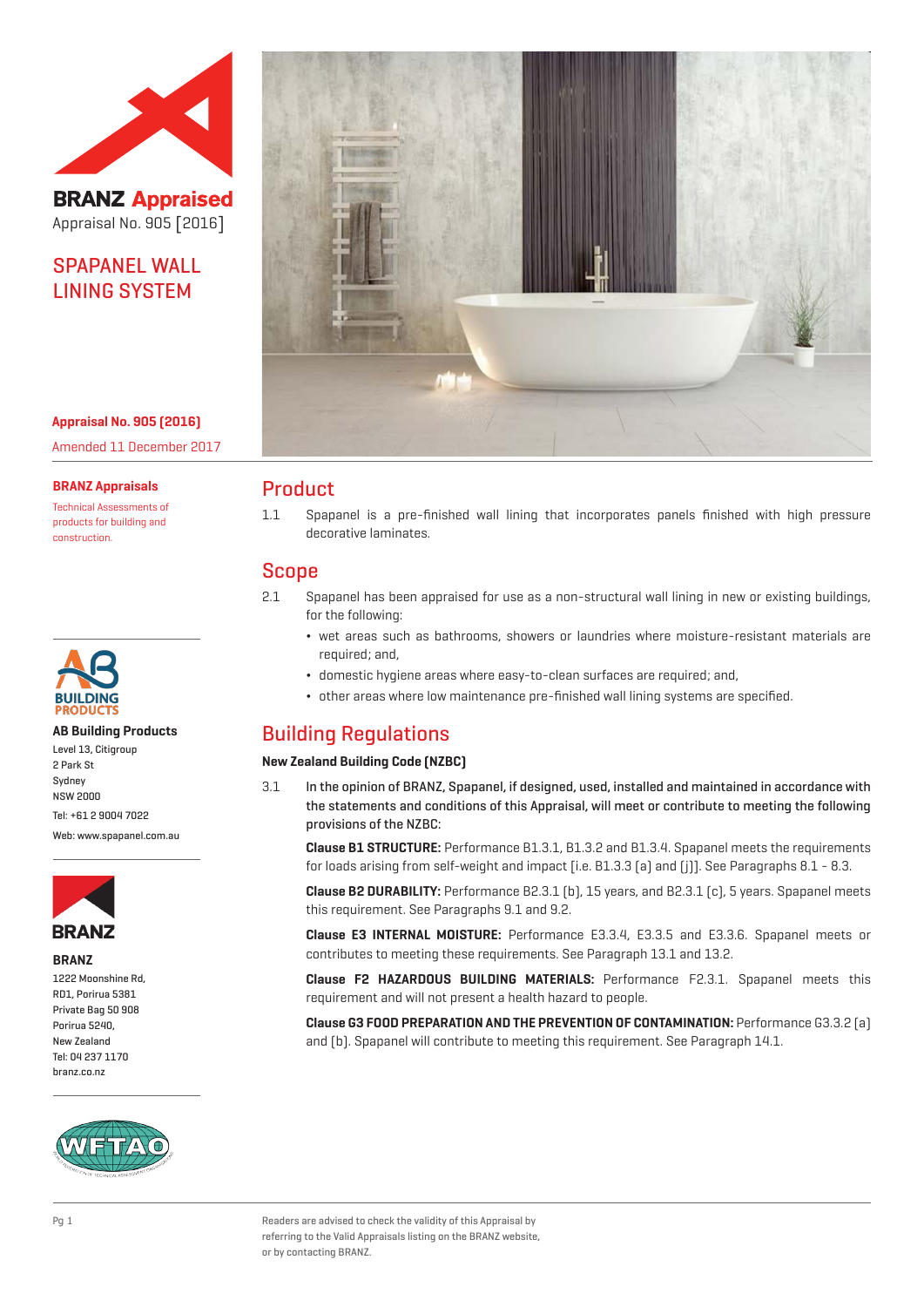

## Product Information

## **Description**

4.1 Spapanel Wall Lining System - is an adhesive fixed, decorative high-pressure laminate finished panel with Hydrolock joints and aluminium jointers for lining wet areas and other areas where an easy clean hygienic finish is required.

Spapanel Panels - are plywood cored panels with a decorative high-pressure laminate finish on one side and a plain laminate on the rear. The panels are 2400 mm x 1200 mm x 11 mm thick with an effective cover of 1181.5 mm.

Soudal Silirub 2/S Silicone Sealant - is a neutral cure, elastic one-component silicone based sealant. It is supplied in 300 ml cartridges, coloured white and clear.

Holdfast FixAll 220 MS Sealant - is a high performance MS based adhesive sealant. It is supplied in 425 gm cartridges or 600 ml sausages, coloured white.

Holdfast Soudaseal 240 FC - is a neutral cure elastic, single component joint and adhesive MS sealant. It is supplied in 290 ml cartridges, coloured white.

Screws - Stainless steel or yellow passivated counter sunk 3.5 mm x 25 mm woods screws.

Accessories - Spapanel Aluminium Jointer Sections:

- ¬ Type A Internal corner
- ¬ Type B External corner
- ¬ Type C End cap
- Type D Mid joint
- ¬ Type X Base profile
- Accessories Spapanel PVC Sections:
- ¬ Base Seal Trim

## Handling and Storage

- 5.1 Spapanel panels are supplied for shipping strapped on pallets overwrapped with a waterproof covering.
- 5.2 Long-term storage of Spapanel panels must be under cover, away from direct sunlight and high temperatures, on evenly spaced bearers to keep them flat and dry. Panels must be lifted and not dragged off the stack.

## Technical Literature

6.1 Refer to the Appraisal listing on the BRANZ Website for details of the current Technical Literature for Spapanel. The Technical Literature must be read in conjunction with this Appraisal. All aspects of design, use, installation and maintenance contained within the scope of this Appraisal and the Technical Literature must be followed.

## Design Information

### General

7.1 Spapanel panels are impervious to moisture and are resistant to water. The panels are primarily intended for use as wall linings in wet areas and domestic kitchens.

#### **Installation Information**

- 7.2 Spapanel can be fixed directly over:
	- new timber framing:
	- existing timber framing (after removal of existing linings);
	- new or existing linings;
	- ¬ timber battens fixed over new or existing concrete or concrete masonry.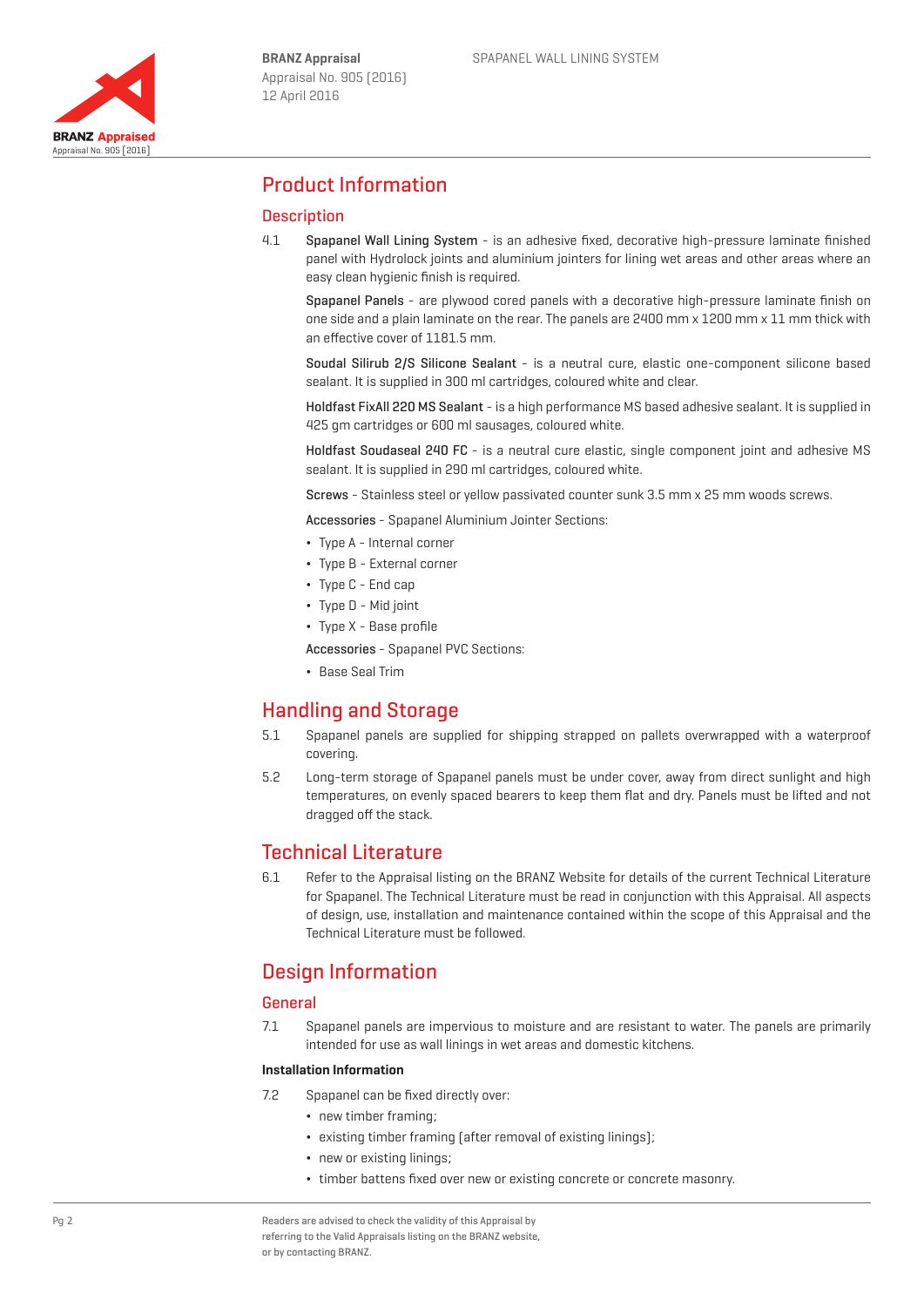

### **Wet Areas**

- 7.3 Wet areas are spaces where sanitary fixtures and sanitary appliances are located such as bathrooms, toilets, laundries and kitchens. The two general categories of wet areas are as follows:
	- 1. Water Splash These are areas subject to intermittent splashing of water such as around baths, vanities, tubs and sinks.
	- 2. Shower Areas These are areas subject to frequent and heavy splash such as enclosed showers, unenclosed shower zones and showers over baths.
- 7.4 Spapanel may be used in both wet area categories described above. Installation of the panels on these areas must be in accordance with the Technical Literature.

### **Framing and supports**

- 7.5 Timber framing studs must be at 450 or 600 mm maximum centres noting that panel joint centres are 1180 mm.
- 7.6 Nogs/dwangs must be at 600 mm maximum centres. Double blocking of 100 x 50 mm is required at the base of walls to support waterproofing, flashing and flooring upstands. Timber battens shall be fixed to concrete and masonry walls at the same centres as for timber framing.
- 7.7 A combination of Spapanel jointers and adhesive are used to hold the panels in place. Mechanical fasteners are generally not required to fix the panels. Continuous support must be provided at all panel edges, including around 'cut-outs' for plumbing fixtures and other services. Wall fixtures must only be fixed directly to the underlying supports.

## **Structure**

#### **Mass**

8.1 The mass of Spapanel panels is approximately 7.6 kg/m<sup>2</sup>.

#### **Bracing**

8.2 Spapanel must not be used for bracing applications.

### **Impact**

8.3 Spapanel panels will withstand typical soft body impacts normally expected in areas where the product will be used. The panels may be damaged by hard body impacts such as hammer blows.

#### **Durability**

9.1 With normal maintenance, Spapanel will meet the performance requirements of NZBC B2.3.1 (b), 15 years, when used in wet areas, and NZBC B2.3.1 (c), 5 years, in other areas, as given in Table 1 of Acceptable Solution B2/AS1.

#### **Serviceable Life**

9.2 If properly maintained, Spapanel will remain serviceable for at least 15 years. This statement assumes that mouldings and flanges to wall mounted plumbing or sanitary fixtures are detailed to minimise the passage of moisture behind the panels, especially in critical areas such as around baths, shower trays, wash basins and sinks.

#### **Maintenance**

- 10.1 Cleaning must be carried out using a soft cloth lubricated with non-abrasive mild detergent or soap solutions. Solvents may be used to clean any stains, but must be washed off immediately. Abrasive cleaners must not be used. See the Technical Literature for more information.
- 10.2 Mouldings, flashings and sealants used around baths, urinals, shower trays, wash basins, sinks or domestic hygiene areas must be maintained in a serviceable condition in order to ensure joints are impervious to moisture.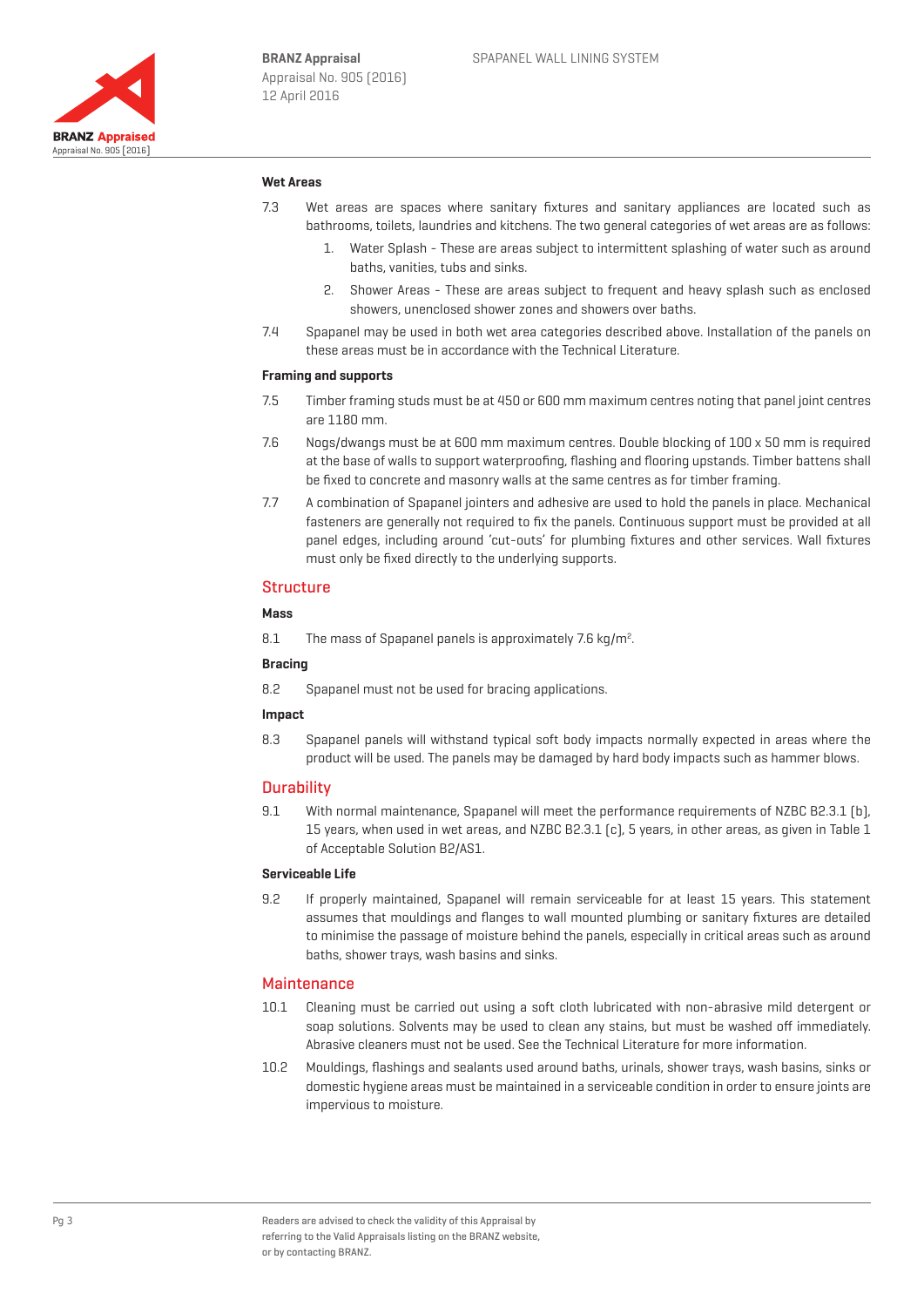

## Prevention of Fire Occurring

11.1 Separation or protection must be provided to Spapanel from heat sources such as fire places, heating appliances, flues and chimneys. Part 7 of NZBC Acceptable Solutions C/AS1 - C/AS6 and NZBC Verification Method C/VM1 provide methods for separation and protection of combustible materials from heat sources.

## Control of Internal Fire and Smoke Spread

12.1 Spapanel panels have been tested in accordance with AS/NZS 3837: 1998 and have a Group Number of 3. Refer to Table 4.1 of NZBC Acceptable Solutions C/AS2 - C/AS6 to determine where Spapanel panels may be used according to their Group Number. No applied finishes are to be used over Spapanel panels. There is no internal surface finish requirements for Spapanel panels when they are used in buildings with a SH Risk Group classification.

### Internal Moisture

- 13.1 Spapanel panels are impervious to moisture, and can be easily cleaned.
- 13.2 Spapanel is a sheet lining finished with decorative high-pressure laminate meeting the requirements of NZBC Acceptable Solution E3/AS1 Paragraph 3.1.2 (g), with impervious joints meeting the requirements of NZBC Acceptable Solution E3/AS1 Paragraph 3.2.1 (a).

## Food Preparation and Prevention of Contamination

14.1 Spapanel, when installed in accordance with the requirements of this Appraisal and the Technical Literature, is suitable for installing next to appliances and facilities as specified by NZBC Acceptable Solution G3/ AS1 Paragraph 1.6 for wall linings in domestic facilities.

## Installation Information

#### **General**

15.1 Installation must be in accordance with the instructions given in this Appraisal and the Technical Literature.

### **Preparation**

- 15.2 Existing wall framing must be sound, free of borer (or similar insect infestations) and decay. Damaged framing must be replaced.
- 15.3 Care must be taken with the layout of all framing and supports, in order to ensure that framing will be at appropriate positions for the fixing of jointers.
- 15.4 Existing concrete and masonry substrates must be sound and capable of holding the fixings for battens.
- 15.5 Existing linings maybe removed or, if sound, retained. If the linings are removed, damaged framing must be replaced and vertical supports provided at maximum 400 mm centres where they do not exist.
- 15.6 All supporting substrates (concrete, masonry, new framing or existing framing and linings) must form a basis for providing a true and level surface for Spapanel. The procedures for fixing Spapanel are the same for both new and retro-fitting applications.

#### **System Installation**

- 15.7 It is recommended that the installer dry fit each sheet before final fixing to ensure good fit.
- 15.8 It is critical to allow expansion clearance between the extrusion and the panel being installed to allow for future movement. See the Technical Literature for details.
- 15.9 If the panel needs holding in place while the adhesive cures, a screw can be installed through the "groove" edge of the Hydrolock joint.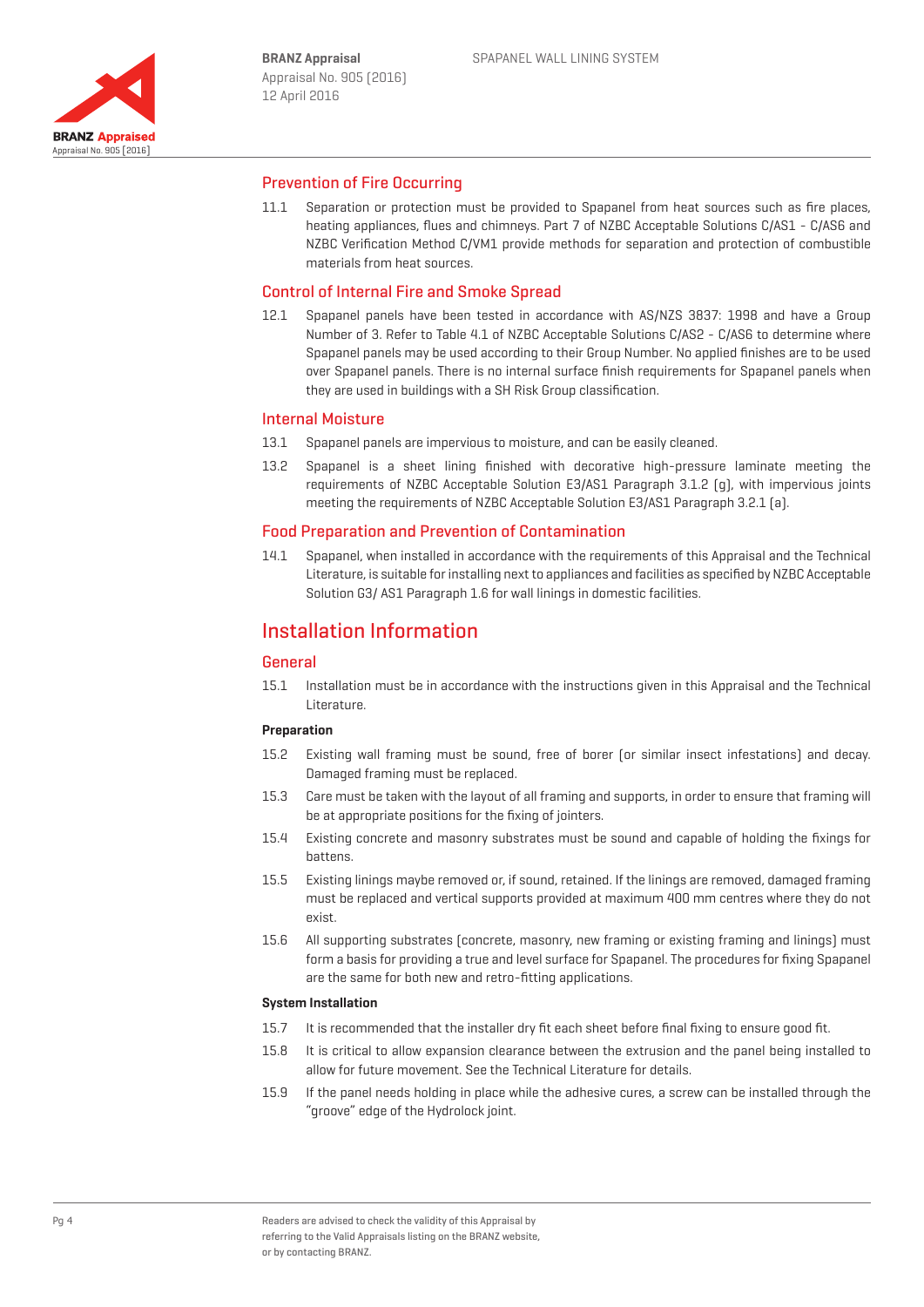

# Basis of Appraisal

The following is a summary of the technical investigations carried out.

### **Tests**

- 16.1 A series of tests has been carried out on Spapanel panels by others for durability and material properties. These have been reviewed by BRANZ and found satisfactory.
- 16.2 The water penetration resistance of the Spapanel Hydrolock Joint has been tested by BRANZ. Tests exposed joints in different orientations to 3000 wetting and drying cycles in a Q-Panel Q-Fog salt spray chamber.

## Other Investigations

- 17.1 An assessment of the durability of Spapanel Wall Lining System has been made by BRANZ technical experts.
- 17.2 Site inspections of Spapanel have been undertaken by BRANZ.

## **Quality**

- 18.1 The quality of the manufacture of the Spapanel panels has been assessed as meeting the requirements of ISO 9001 certification. This has been reviewed by BRANZ and found to be satisfactory.
- 18.2 The manufacture of Spapanel has not been examined by BRANZ. Details regarding the quality and composition of the materials used were obtained by BRANZ and found to be satisfactory. BRANZ undertakes an ongoing review of product quality on an inwards good basis.
- 18.3 Quality of materials, components and accessories supplied by AB Building Products is the responsibility of AB Building Products.
- 18.4 The quality of installation on site of components and accessories supplied by AB Building Products is the responsibility of the installer.

## Sources of Information

- ¬ AS/NZS 3837: 1998 Method of testing for heat and smoke release rates for materials and products using an oxygen consumption calorimeter.
- ¬ Ministry of Business, Innovation and Employment Record of Amendments for Compliance Documents and Handbooks.
- ¬ The Building Regulations 1992.

## Amendments

#### Amendment No. 1, dated 11 December 2017.

This Appraisal has been amended to update Framing and Support, the Appraisal Holders details and the cover image.